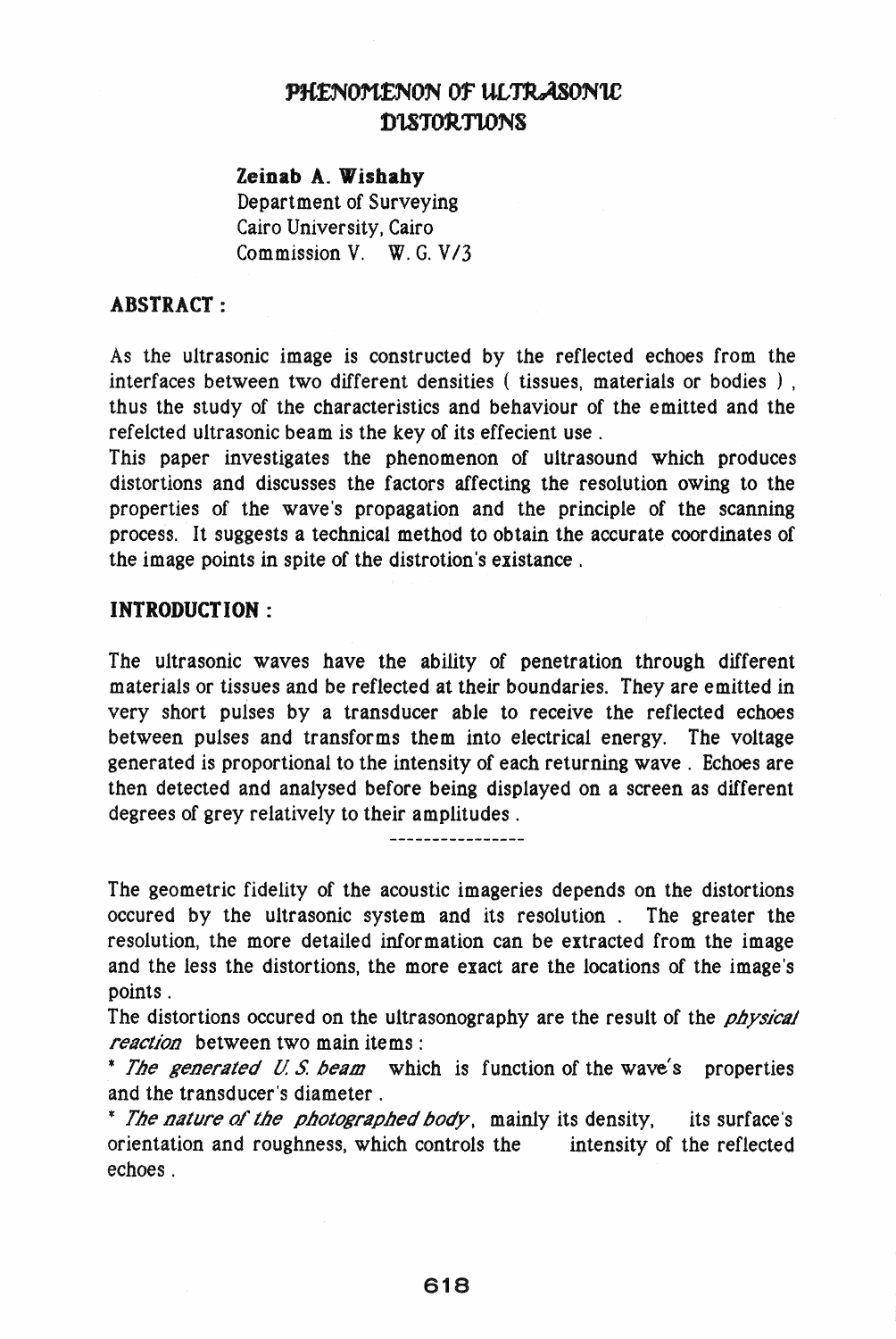## THE PROPERTIES OF ULTRASONIC BEAM AFFECTING ITS RESOUl TION :

The ultrasound waves are sharing many properties with light. They may be generated electrically, focused and collimated into a beam. They obey the optical laws of reflection and refraction as they pass through the boundaries between transparent media of different characteristics or densities. The resolution of the generated beam is determined by the combination of different wave's parameters as the frequency F, the intensity I, the wavelength and the transducer's diameter, in addition to the length of the emitted pulse .

#### *FHE(JUENCl*<sup>r</sup>*ANO WA V£l£Nt.1TH :*

The wavelength  $\lambda$ , velocity V and the frequency F of a sound wave are related by the following equation :

 $V = F \cdot \lambda$ 

Since V is considered constant and equals the velocity of the ultrasound in water = 1540 m/ sec., an increase in frequency results a smaller sound wave length; for example, for a frequency of 2 MHZ (million hertz):

$$
\lambda = \frac{V}{F} = \frac{1540}{2 \times 10^6} \text{ m} = 0.77 \text{ mm}
$$

The wavelength determines the limit of resolution for the system, since structures closer together than one wavelength cannot be identified as two separate identities, therefore, at higher frequencies, the wave lengthes become correspondingly shorter which increases the resolution of the system. But the disadvantage of increasing frequency is that the sound beam is strongly attenuated, this is important for measurements of small thicknesses or for high resolution flow detection.

#### *INT£N..'iITY ANO OBPTH PENETHATION:*

Ultrasonic applications are rigidly classified as being of either low or high intensity. At low intensity, ultrasound is, used as a mean of investigating the properties of the materials samples or as a method of control.

Higher intensity applications are nearly always made at low frequencies (often just above the audible limit) , and acoustic powers may extend from a few milliwatts to kilowatts, it can cause a per manent changing in the structural and chemical properties of the materials.

The intensity of the sound beam constantly decreases as it passes through tissues due to the effect of absorption and reflection.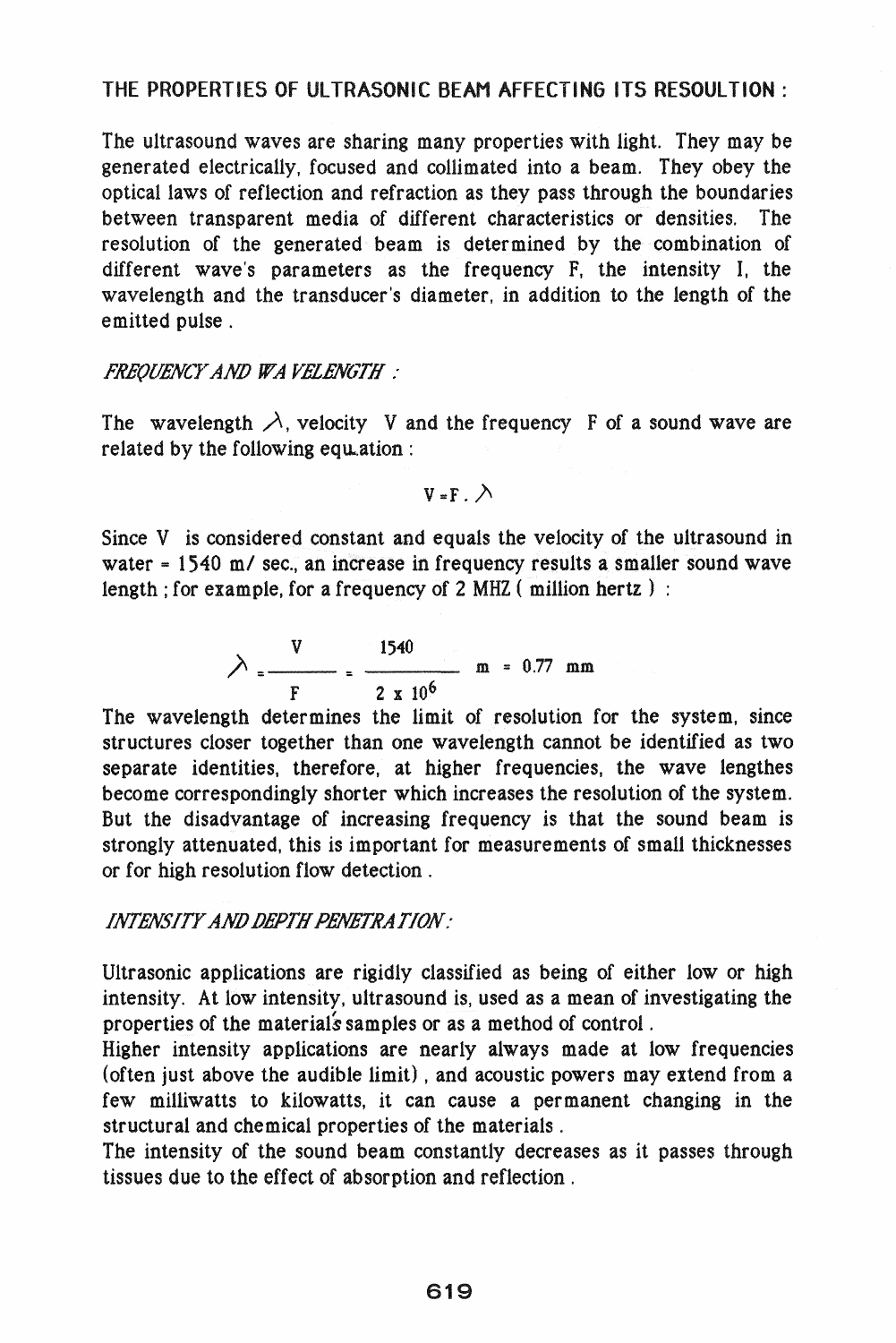

Fig ( 2 )



Fig ( 3 ) Effect of Beam Width on Lateral Resolution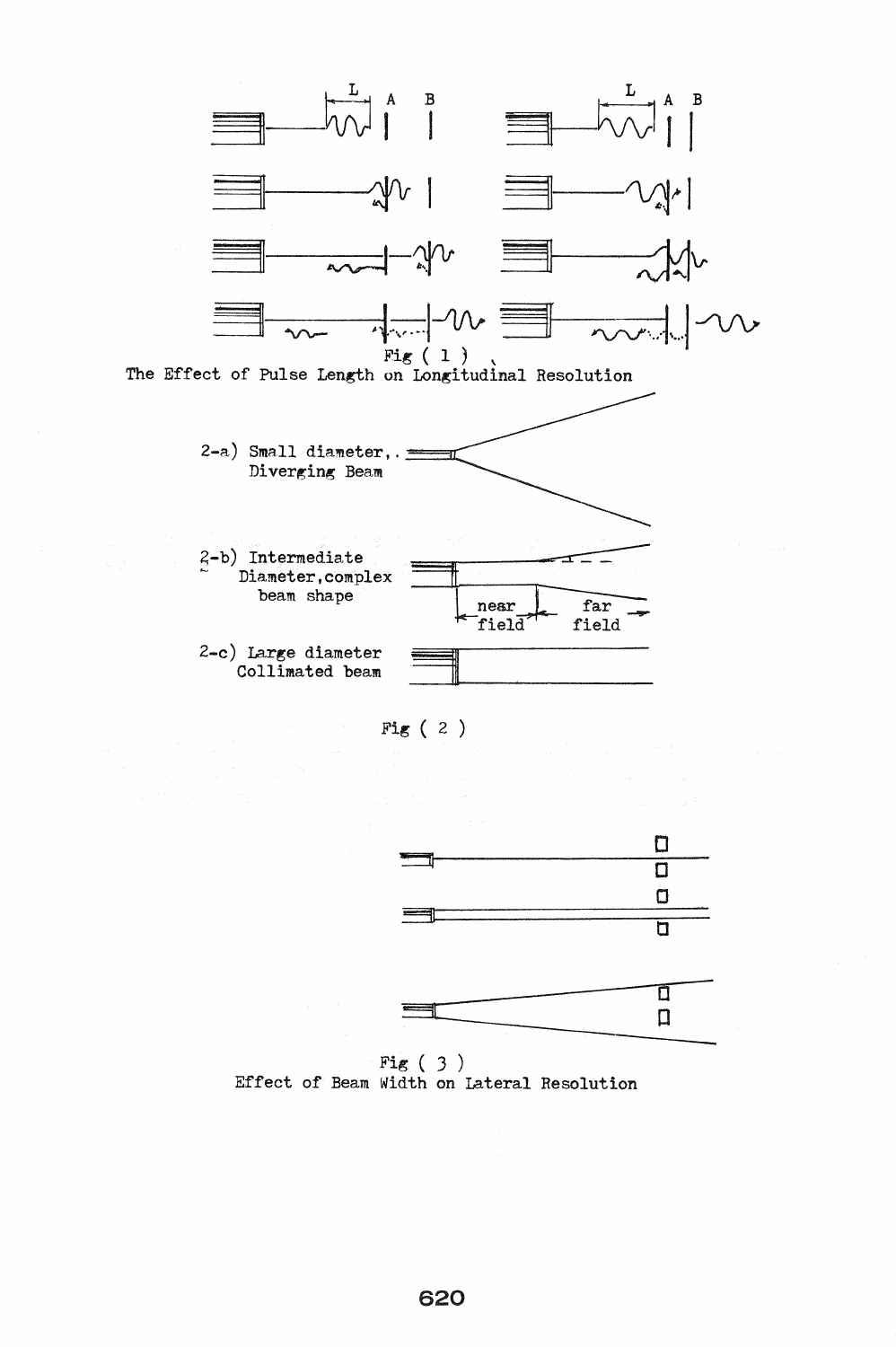## **LONGITUDINAL AND LATERAL RESOLUTIONS:**

The longitudinal resolution of a system cannot be better than one wavelength which has a range of 0.1-1.5 mm for frequencies ranging from 1 to 15 MHZ (used for medical instruments) .

Fig.  $(1)$  shows the effect of the pulse length on the longitudinal resolution: the shorter the pulse length, the better is the resolution.

Better lateral resolution is obtained from narrow sound beam.

The beam width is dependent on the frequency and the crystal diameter of the transducer. The higher the wave frequency and the larger the diameter of the crystal, the less the divergence of the beam, as illustrated in Fig. (2) .

Fig. (3) demonstrates the effect of beam width on lateral resolution.

In all cases, lateral resolution is poorer than the depth resolution.

### THE REFLECTED ECHOES:

The characteristics and behaviour of the ultrasound reflection from tissues of different densities within the body are the key of the use of Ultrasound. The *reflection* depends on the difference in densities and *acoustic impedances* between the two internal bodies and upon the orientation of the reflecting surfaces, in addition to the effective role of the *absorption coefficient.* 

### *THE ABSORPTION COEFFICIENT* :

It is the amount of energy that the sound beam loses as it passes through 1 cm of the medium. It increases with increasing sound frequency and the rigidity of the tissues. For example , bones absorb approximately ten times more than the most soft tissues and these in turn absorb approximately ten times more than body fluids such as blood and urine.

Experimental measurements show that, at least over a limited frequency range, the absorption coefficient for soft tissues is proportional to frequency, for non biological fluids such as water, the dependance is proportional to  $F<sup>2</sup>$ .

### *A COOSTIC IAIPEfJANCE ANIJ .REFLECTION:*

When an ultrasound bean strikes the interface of two media of different acoustic impedances a portion of the incident wave is reflected back and the remainder will continue in the forward direction.

The acoustic impedance of a material Z is defined as the product of the denesity of tissue  $\sqrt{2}$  and the sound speed in the material V.

$$
Z = \bigotimes \nabla \cdot V \quad g/cm^2 \sec (\text{rayl})
$$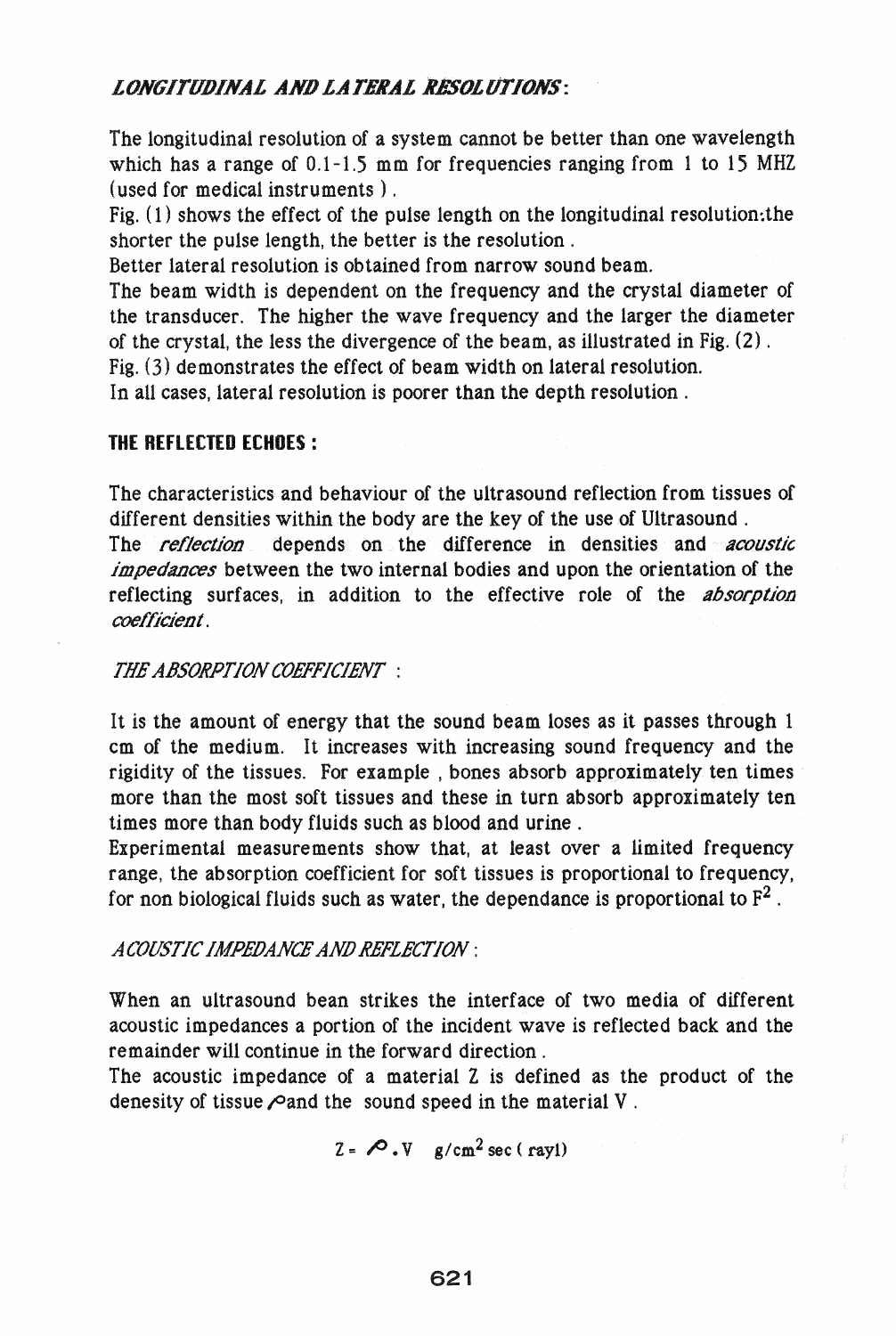For Longitudinal waves striking a plane interface prependicularly; the percentage of reflected energy is given by the formula:

$$
z_2 - z_1
$$
  
 
$$
z_2 - z_1
$$
  
 
$$
z_2 + z_1
$$

Where  $Z_1$  &  $Z_2$  are the acoustic impedances of the two media.

## The intensity of the reflected echoes is controlled by the following conditions :

- Reflection occurs only at the boundaries between different tissues.
- \* Maximal reflections are from surfaces at or near right angles to the ultrasound beam, otherwise the angle of incidence will equal the angle of reflection and the reflected echoes will drop off in amplitudes.
- The rough interfaces scatter the ultrasound beam randomly so that the returned echoe is less dependent on the angle of incidence.
- Ultrasound does not propagate through air or dense bone .
- \* Because of the very low acoustic impedance of air  $(0.0004 \text{ rayl} \times 10^{-5})$ . there is almost total reflection ( 99.99%) at an tissue.air interface. When an air gap is interposed between two tissues, there is no echo from the second tissue since almost 100% of the energy has been reflected, teaving none to penetrate.
- \* Due to the high acoustic impedance of the bone  $(7.8 \times 10^{-5} \text{ rayl})$ approximately 50% of the incident energy is reflected but the rate of absorption in bone is so high that the result is the same.

#### **THE ULTRASONIC DISTORTIONS :**

The generation of the U.S. waves occurs in the form of a series of spherical pressure waves emerged from the transducer's face in the plan perpendicular to it in a longitudinal direction.

If any point A or pin of the Test Model, shown by Fig. (5) , is lying on the wave generation's plane. it will be submitted to the effect of the ultrasonic waves during the trajectory of the transducer from position  $(P_1)$  to position  $(P_3)$ , thus the reflection of the waves from point A continues for a certain time as long as it remains in the field of the wave's generation. This duration of reflection involves that the image point A' is displayed as a curved line instead of a point, as Fig. (4) demonstrates it , ( distortions are enlarged) .

This phenomenon is the source of the lateral distortions which are parallel to the transducer's face. If the last one is horizontal, each point appears as a horizontal curved line on the acoustic photography .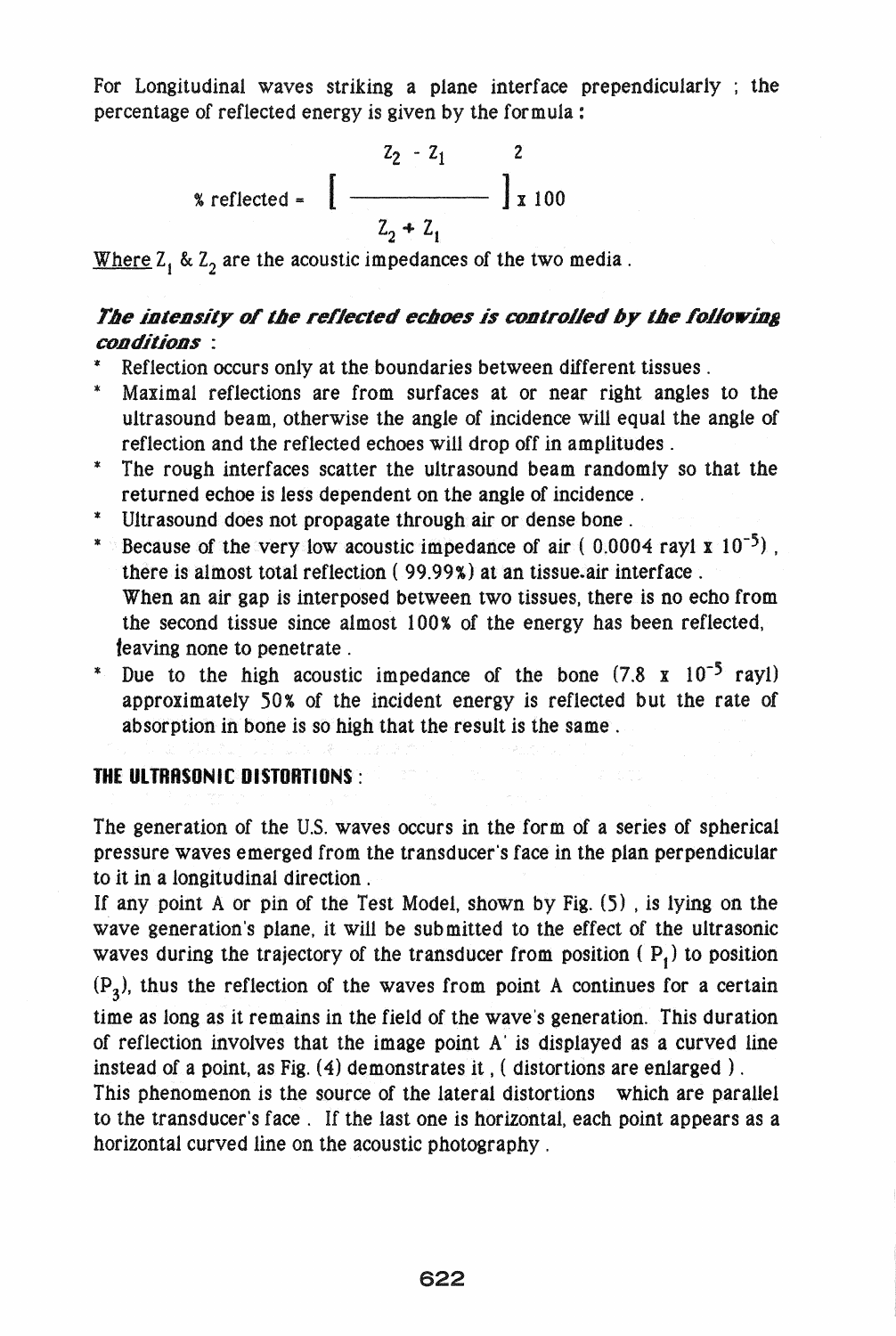

 $($  magnified  $)$ 

The distortion depends on many factors such as the reflection's duration, the beam divergence which is function of the transducer's diameter, the frequency and the distance y between the transducer and the point A. Fig. (6..0.) illustrates a Polaroid photography of the Test Model, showing that the distortions at the top, nearer the transducer's face are less than those at the bottom.

When the transducer face is horizontal,  $\epsilon$  occurs through the x direction. Since it depends on the duration of reflection, i.e. the time at which the pin A is exposed or lying in the focus of generation of the waves:

 $\epsilon \propto T$ or T ex D ( distance) , since V **is** considered constant. then  $\epsilon$   $\alpha$   $D$  $\epsilon$  = m. D  $\epsilon$  =  $m_1$  x +  $m_2$ . y

- Where  $m_1$  x accounts the effect of the transducer's diameter and the frequency .
	- y is the vertical distance between the transducer's and the point A .
	- $m<sub>2</sub>$  y is introduced to compensate the effect of the sound beam divergence which increases as far as y increases.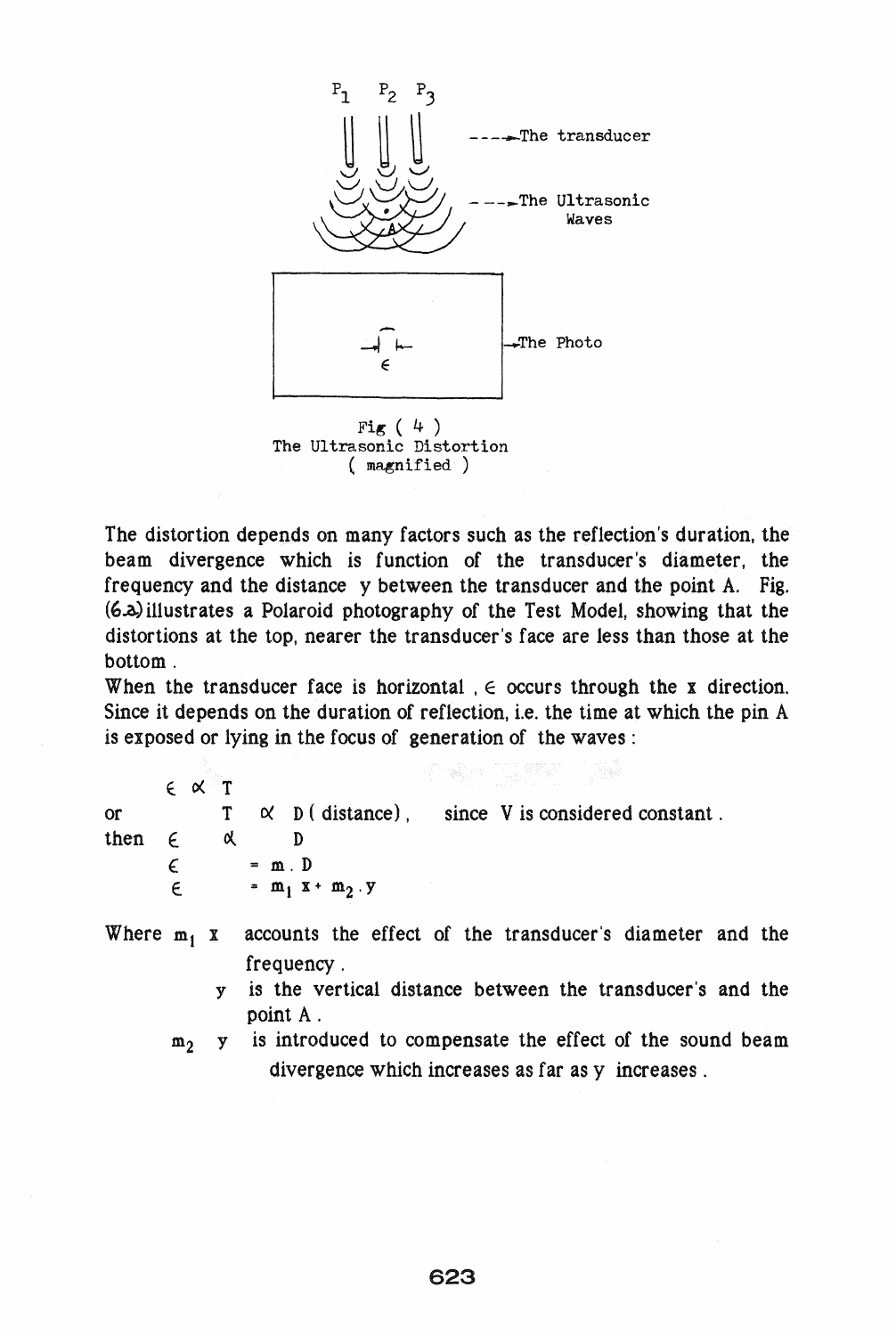Fig (  $5$  ) The Test MODEL and The Transducer



The Scan Planes

Fig ( 6-a )<br>Polaroid Photogra-<br>phy of scanning phy of scanning<br>the Test Model<br>from the upper edge

Fig ( 6-b )<br>Polaroid Photogra-<br>phy of the Double scanning of the Model from Top and Right sides